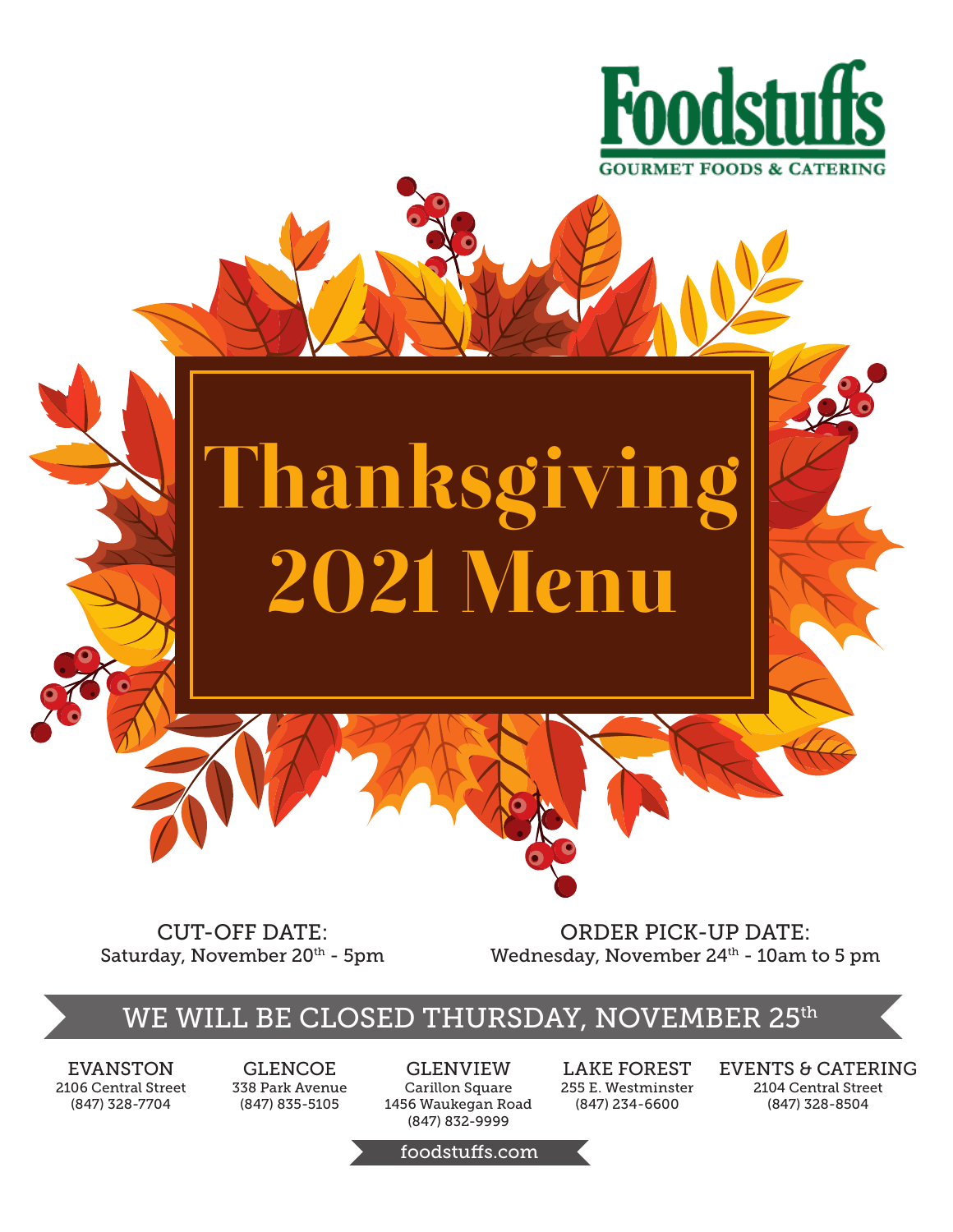| Appetizers                                                                                                                                                                            |             |
|---------------------------------------------------------------------------------------------------------------------------------------------------------------------------------------|-------------|
| <b>Artichoke and Spinach Dip</b><br>Fresh spinach with artichoke hearts, scallions, parmesan cheese and balsamic mayonnaise<br>(3-4 servings per container)                           | $6.99$ /ea  |
| Sun Dried Tomato Feta Dip<br>Sun dried tomatoes blended with roasted red bell peppers, feta cheese, cream cheese and basil<br>(3-4 servings per container)                            | $6.99$ /ea  |
| Carolina Crab Dip<br>Surimi crab blended with cream cheese, carrots, celery and onions<br>(3-4 servings per container)                                                                | $6.99$ /ea  |
| <b>Butternut Squash Soup</b><br>Our popular creamy soup with butternut squash, carrots, ginger, cloves and non-fat yogurt<br>(1-2 servings per container)                             | $5.99$ /ea  |
| <b>Traditional Cranberry Relish</b><br>Classic dish made with whole poached cranberries, apples and cloves<br>(4-5 servings per container)                                            | $9.99$ /ea  |
| Side Disher & Vegetables                                                                                                                                                              |             |
| <b>Old Fashioned Bread Stuffing</b><br>Traditional stuffing with celery, onions, garlic and croutons<br>(2-3 servings per pound)                                                      | 8.99/lb     |
| <b>Cornbread Stuffing</b><br>Baked cornbread stuffing with mushrooms, scallions and corn<br>(2-3 servings per pound)                                                                  | $9.99$ /lb  |
| Traditional Mashed Potatoes with Homemade Gravy<br>Grandma's recipe for the best mashed potatoes in town; made with sour cream, butter, garlic and chives<br>(2-3 servings per pound) | $7.99$ /lb  |
| Mashed Potatoes & Butternut Squash<br>Idaho potatoes mashed with butternut squash, light cream, butter and garlic<br>(2-3 servings per pound)                                         | 8.99/lb     |
| <b>Brook's Sweet Onion Tart</b><br>A flaky pie shell filled with caramelized onions, baby swiss cheese and a lattice puff pastry topping<br>(6-8 servings per tart)                   | $19.99$ /ea |
| Spinach Soufflé<br>Baked soufflé recipe from the JFK White House with spinach, low fat cottage cheese, flour,<br>mozzarella and parmesan cheese<br>(2-3 servings per pound)           | $10.99$ /lb |
| Grilled Vegetable Trio<br>Grilled asparagus, red bell peppers and portobello mushrooms with herbs<br>(3-4 servings per pound)                                                         | $10.99$ /lb |
| Roasted Butternut Squash & Shallots<br>Butternut squash roasted with shallots and fresh rosemary<br>(3-4 servings per pound)                                                          | $10.99$ /lb |

\* All Serving Suggestions Are Approximate \*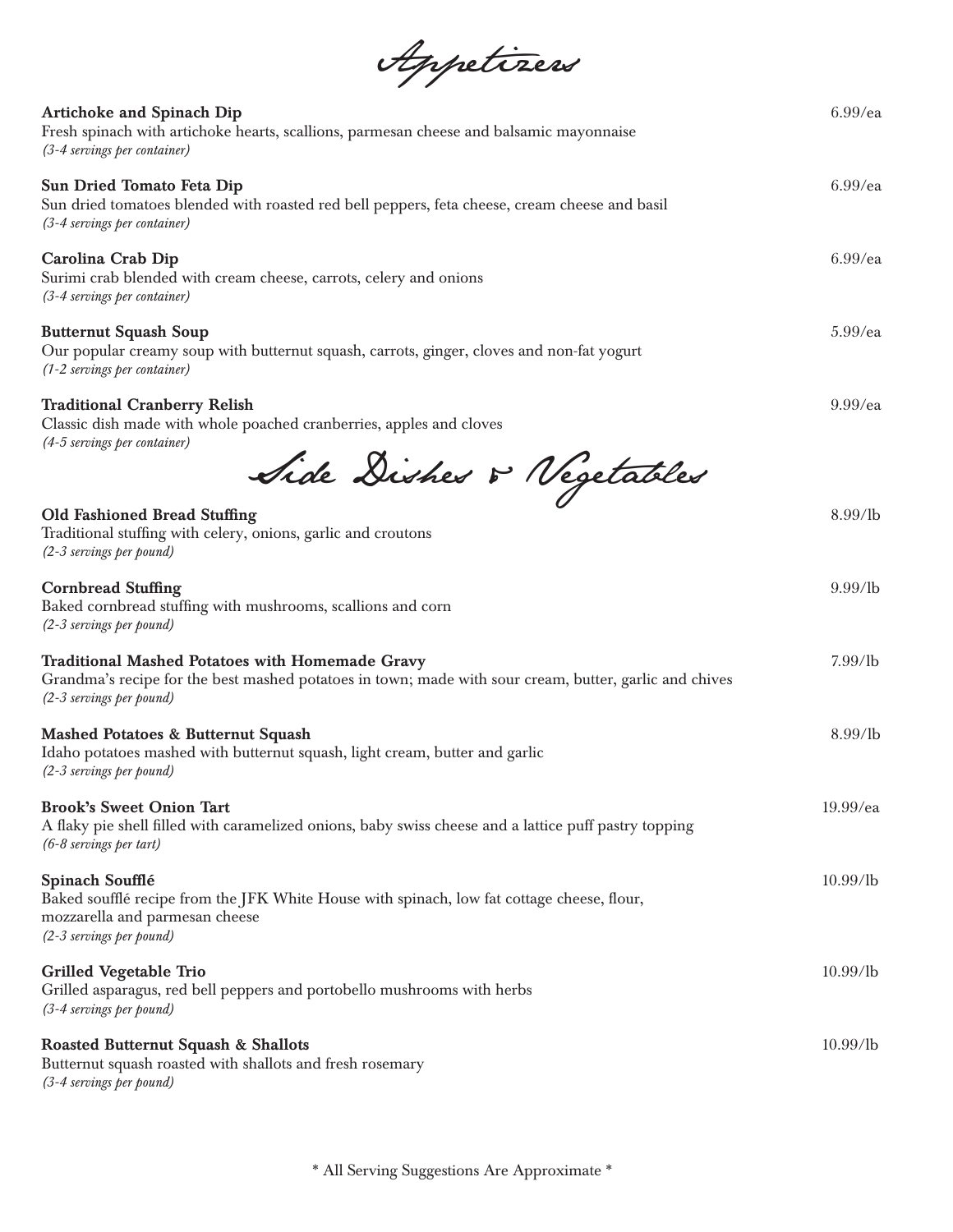Side Dishes & Vegetables...cont. Turkey Stock 4.99/ea

| Homemade turkey stock; great for basting turkeys, making gravy or soup |  |
|------------------------------------------------------------------------|--|

#### Traditional Turkey Gravy 6.99/ea

Classic turkey gravy made with Foodstuffs' homemade turkey stock *(3-4 servings per container)*

#### Potato Gravy 3.99/ea

Vegan brown gravy, the perfect accompaniment to our homemade mashed potatoes *(2-3 servings per container)*

Entrees

#### Whole Roasted Herbed Turkey 2008 and the United States of the United States 2008 and 11.99/lb

All natural free-range turkey from Harrison's Poultry Farm, seasoned with oregano, garlic, thyme and salt *(cooked sizes: 8-16 pounds, approximately 2 servings per pound)*

| <b>Herb-Roasted Turkey Breast</b>                                                                                                                                                                                                                                                                                             | $14.99$ /lb                           |
|-------------------------------------------------------------------------------------------------------------------------------------------------------------------------------------------------------------------------------------------------------------------------------------------------------------------------------|---------------------------------------|
| All natural free-range turkey breast from Harrison's Poultry Farm, seasoned with oregano, garlic,<br>thyme and salt <i>(available bone-in or boneless)</i><br>(cooked sizes available for the bone-in breast: 4-8 pounds)<br>(2 servings per pound for the bone-in breast and 2-3 servings per pound for the boneless breast) | $(bone-in)$<br>16.99/lb<br>(boneless) |
| Honey Glazed Spiral-Sliced Ham<br>Glazed and roasted with honey and brown sugar (available bone-in or boneless)                                                                                                                                                                                                               | 12.99/1 <sub>b</sub><br>$(bone-in)$   |
| (sizes available for a whole ham: approximately 18 pounds / for half a ham: approximately 9 pounds)<br>(2 servings per pound for the bone-in ham and 2-3 servings per pound for the boneless ham)                                                                                                                             | $15.99/$ lb<br>(boneless)             |
| Mini Cheeseburgers                                                                                                                                                                                                                                                                                                            | $2.99$ /ea                            |

Mini Black Angus burgers topped with American cheese, served on a buttercrust bun *(2-3 bugers per person)* 

Breads

| Slider Rolls (Whole Wheat Grain or Brioche)* | $1.29$ ea |
|----------------------------------------------|-----------|
| <b>Baguette</b>                              | $3.99$ ea |
| San Francisco Sourdough                      | $5.99$ ea |
| <b>Country French</b>                        | $5.99$ ea |
| <b>Cornbread Loaf</b>                        | $4.99$ ea |
| <b>Cranberry Muffins</b>                     | $2.49$ ea |
| <b>Cornbread Muffins</b>                     | $2.49$ ea |

### \*SLIDER ROLLS 1 OUNCE ONLY



\* All Serving Suggestions Are Approximate \*